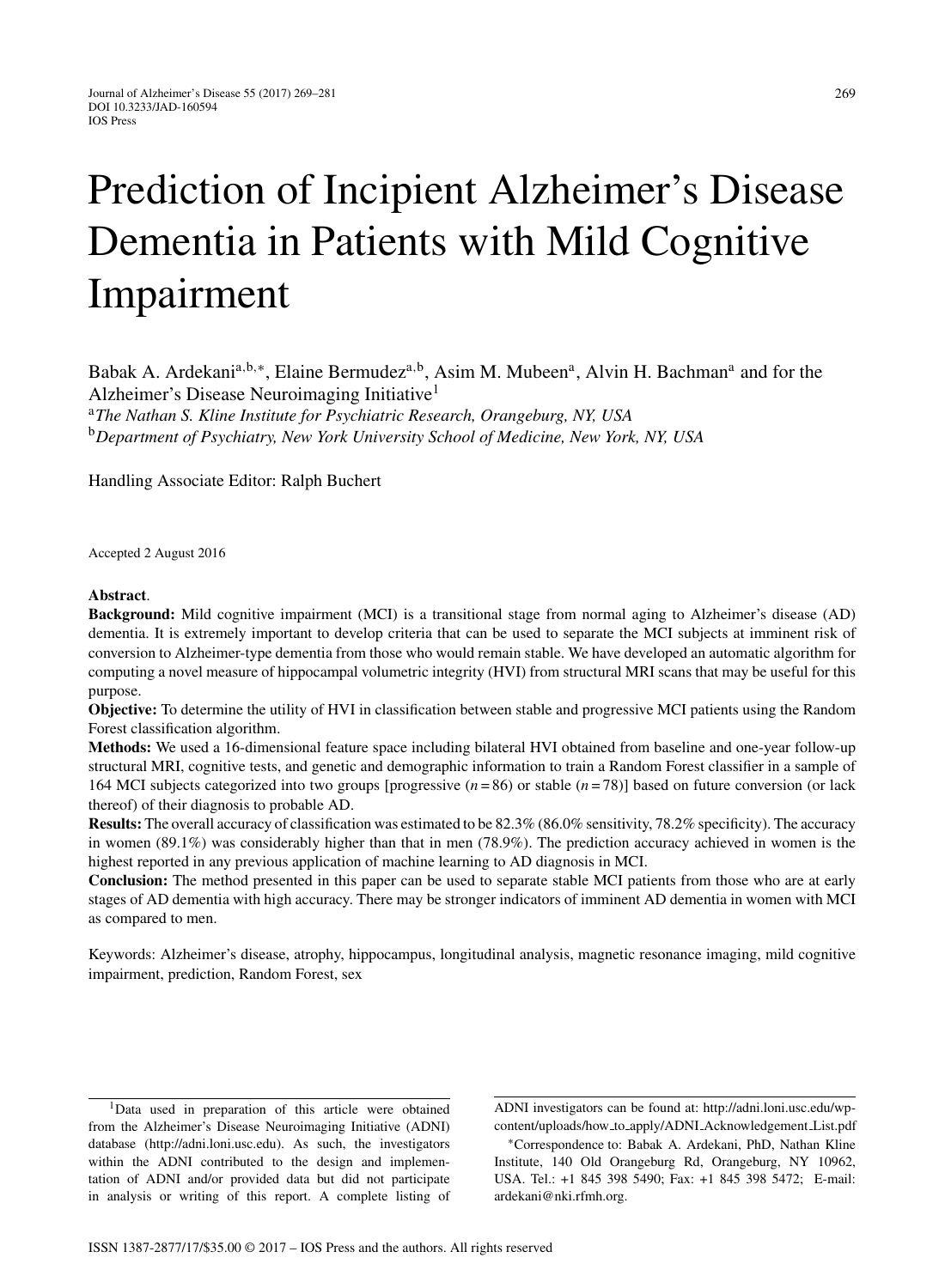## **INTRODUCTION**

Alzheimer's disease (AD) is a progressive neurodegenerative disorder and the most prevalent cause of dementia. Cognitive decline in AD starts many years before diagnosis and accelerates with disease progression [1]. Currently there are no available treatments for modifying the course of the disease, although several clinical trials are underway [2–4]. Mild cognitive impairment (MCI) can be a transitional stage from asymptomatic preclinical AD to clinical dementia due to AD. Incidence of progression to AD in individuals with MCI is estimated to be between 10–15% per year [5]. But not all MCI subjects develop AD; some may remain cognitively stable for many years and others may experience improvement in cognition [6]. It is extremely important to develop criteria that can be used to separate the MCI subjects at imminent risk of conversion to an AD diagnosis from those who will remain stable so that disease modifying treatments, when they become available, can be applied as early as possible and also for reducing the cost of future clinical trials by targeting individuals with MCI with AD as the underlying cause.

In assessing the risk of conversion from MCI to AD multiple variables and factors can be considered including age, sex, ethnicity, family history, genetic information, brain imaging data, cerebrospinal fluid (CSF) biomarkers, clinical information, and cognitive test scores. In addition, the progressive nature of AD means that the rate of change of some of these variables with time can be informative for diagnosis. The complex interactions between these variables make it very difficult for humans to process this information for prediction purposes. For this reason, researchers have been developing advanced pattern recognition algorithms to teach computers to predict incipient Alzheimer-type dementia in subjects with MCI with varying degrees of success [5, 7–14]. A recent review of literature with regard to multivariate analysis and machine learning in AD research is given by Falahati et al. [15].

We have recently developed a novel measure of hippocampal volumetric integrity (HVI) based on structural MRI [16]. The HVI is an estimate of the fraction of brain parenchyma in a predefined adaptive hippocampal region of interest (ROI). Lower values of this normalized measure indicate higher hippocampal atrophy. The advantages of HVI are that it takes less than one minute to compute bilaterally and fully automatically, is obtained from raw

MRI volumes without requiring any preprocessing, and does not require correction for intracranial volume. Using HVI and its rate of change with respect to time as features in a linear support vector machine (SVM) algorithm achieved 97% accuracy in separating healthy controls from AD patients in an independent cohort [16]. The main objective of this paper is to determine the efficacy of HVI as a feature in the more clinically interesting problem of classification between MCI subjects who would remain stable (stable MCI or sMCI) and those who would progress to develop AD (progressive MCI or pMCI).

The rate of progression of neurodegeneration in AD can only be measured longitudinally and may enable more specific and sensitive characterizations of the disease. For example, there is evidence that the trajectory of cognitive performance may be a better indicator of an imminent AD diagnosis than the level of cognitive performance at a given time [17]. Despite this, the majority of previous approaches for predicting AD in MCI have been based on static measures, for example, structural MRI at baseline only [5, 7–14]. Therefore, in this paper we use longitudinal structural MRI and neuropsychiatric tests for sMCI versus pMCI classification.

The Random Forest machine learning algorithm [18] is a powerful technique that has not been as widely applied to AD diagnosis as other algorithms [15]. In a comparison of 10 supervised classification algorithms based on 8 different performance measures and application to 11 binary classification problems, the Random Forest method was a close second best performing method [19]. Recent applications of Random Forest classification to the problem of MCIto-AD prediction have been promising [13, 14].

In the present study, we applied a Random Forest classification algorithm using longitudinal measurement of HVI, a novel index of hippocampal volumetric integrity derived from structural MRI, cognitive test scores, and demographic and genetic information in order to predict whether or not a patient with MCI is at imminent risk of incipient AD. Acronyms used in this paper are defined in Table 1.

# **MATERIALS AND METHODS**

## *Study subjects*

Data used in the preparation of this article were obtained from the Alzheimer's Disease Neuroimaging Initiative (ADNI) database ([http://adni.loni.](http://adni.loni.usc.edu) [usc.edu\)](http://adni.loni.usc.edu). The ADNI was launched in 2003 as a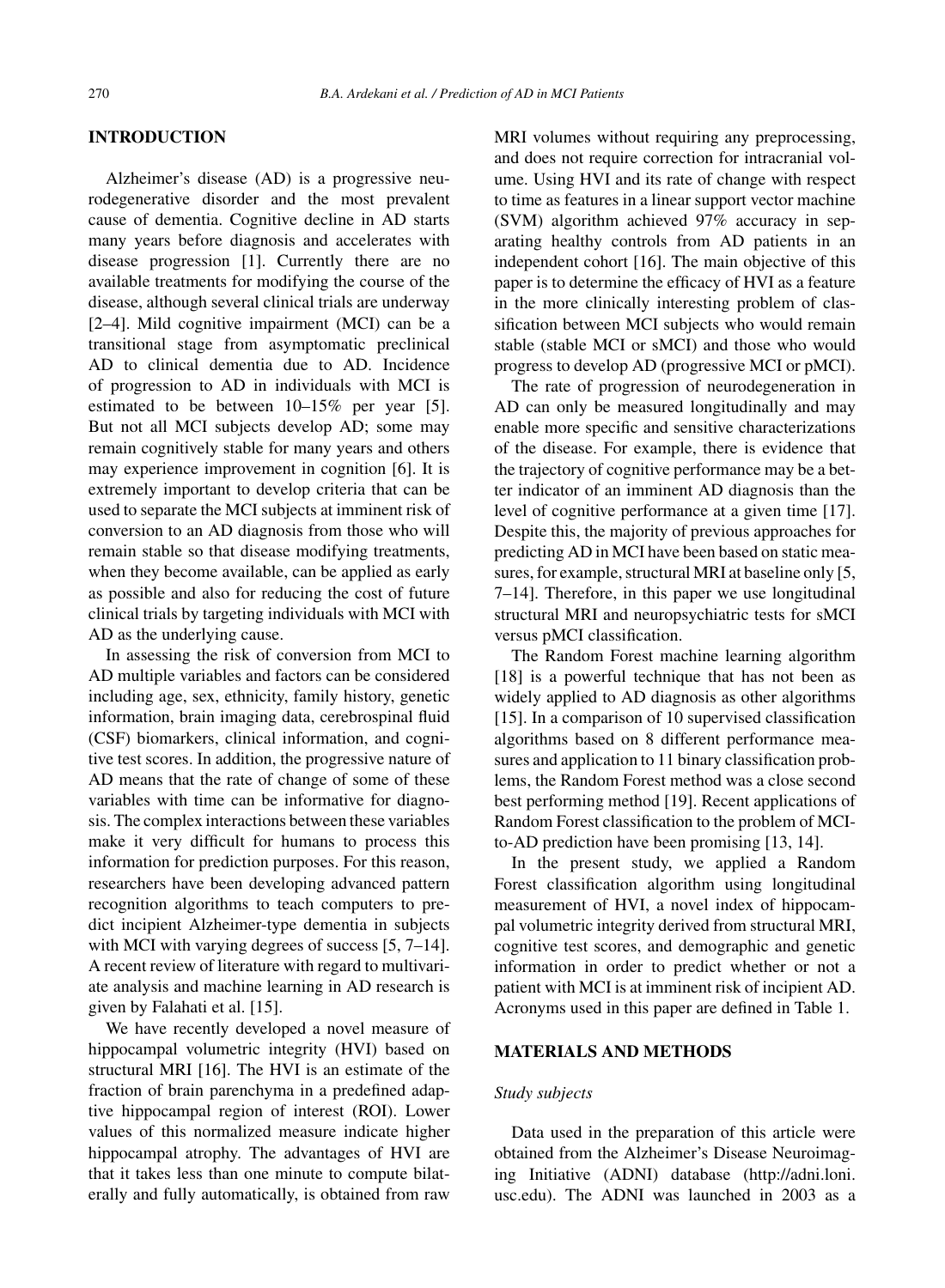Table 1 Acronym definitions

| Acronym               | Definition                                                                                                                                   |  |  |  |
|-----------------------|----------------------------------------------------------------------------------------------------------------------------------------------|--|--|--|
| @Baseline             | Suffix indicating a quantity measured at the<br>haseline visit                                                                               |  |  |  |
| @Followup             | Suffix indicating a quantity measured at the<br>followup visit                                                                               |  |  |  |
| $\Lambda x/\Lambda t$ | Average rate of change of quantity x with<br>respect to time between baseline and<br>followup visits (e.g., $\triangle$ MMSE/ $\triangle$ t) |  |  |  |
| AD                    | Alzheimer's disease                                                                                                                          |  |  |  |
| ADAS-Cog              | Alzheimer's Disease Assessment                                                                                                               |  |  |  |
|                       | Scale-cognitive subscale                                                                                                                     |  |  |  |
| ADAS <sub>11</sub>    | ADAS-Cog 11-item scale                                                                                                                       |  |  |  |
| ADAS13                | Modified ADAS-Cog 13-item scale                                                                                                              |  |  |  |
| <b>ADNI</b>           | Alzheimer's Disease Neuroimaging Initiative                                                                                                  |  |  |  |
| APOE4                 | Apolipoprotein E $\varepsilon$ 4 allele                                                                                                      |  |  |  |
| CDR.                  | Clinical Dementia Rating                                                                                                                     |  |  |  |
| <b>CDRSB</b>          | Clinical Dementia Rating Sum of Boxes                                                                                                        |  |  |  |
| CSF                   | Cerebrospinal fluid                                                                                                                          |  |  |  |
| <b>HVI</b>            | Hippocampal volumetric integrity                                                                                                             |  |  |  |
|                       | LHVI: left hemisphere HVI                                                                                                                    |  |  |  |
|                       | RHVI: right hemisphere HVI                                                                                                                   |  |  |  |
| MCI                   | Mild cognitive impairment                                                                                                                    |  |  |  |
|                       | pMCI: progressive MCI subjects                                                                                                               |  |  |  |
|                       | sMCI: stable MCI subjects                                                                                                                    |  |  |  |
| <b>MMSE</b>           | The Mini Mental State Examination score                                                                                                      |  |  |  |
| MRI                   | Magnetic Resonance Imaging                                                                                                                   |  |  |  |
| OOB                   | Out-of-bag                                                                                                                                   |  |  |  |
| PET                   | Positron emission tomography                                                                                                                 |  |  |  |

public-private partnership, led by Principal Investigator Michael W. Weiner, MD. The primary goal of ADNI has been to test whether serial MRI, PET, other biological markers, and clinical and neuropsychological assessment can be combined to measure the progression of MCI and early AD. For up-to-date information, see [http://www.adni-info.org.](http://www.adni-info.org)

The participants in this study were MCI subjects in the "Complete year 1 visits" ADNI-1 standardized dataset [20]. The subjects' supplementary data were accessed in October 2013. There are 311 MCI subjects in this cohort. To be classified as MCI in ADNI-1, subjects had Mini-Mental State Examination (MMSE) scores between 24–30 (inclusive), a memory complaint, objective memory loss measured by education adjusted scores on Wechsler Memory Scale Logical Memory II, a Clinical Dementia Rating (CDR) of 0.5, absence of significant levels of impairment in other cognitive domains, essentially preserved activities of daily living, and an absence of dementia.

We further classified the MCI subjects into two groups. Those whose diagnoses were MCI at baseline and remained so for the duration of their observation period of at least 3 years were labeled as stable MCI (sMCI). Those whose diagnoses were MCI at baseline and at one-year follow-up but were subsequently diagnosed as AD some time during their remaining observation period were labeled as progressive MCI (pMCI). At the time of their probable AD diagnosis, the pMCI subjects had MMSE scores between 20–26 (inclusive), CDR of 0.5 or 1.0, and met NINCDS-ADRDA criteria for probable AD. Based on these definitions, our cohort was reduced to 78 sMCI (54 men and 24 women) and 86 pMCI (55 men and 31 women) subjects.

Each of the 164 subjects underwent two structural MRI scans. One scan was conducted at baseline and a second follow-up scan at approximately one year later. In addition, the subjects underwent two neuropsychiatric test batteries, again one set of tests given near the time of the baseline MRI scan and repeated at approximately one year later near the time of the follow-up MRI scan. More information about the MRI scans and the neuropsychiatric test battery is given in the following two subsections.

# *MRI data*

We downloaded baseline and nominal one-year follow-up 3D MRI volumes for each of the 164 subjects in our study (328 volumes in total). The volumes were raw (as acquired) with no preprocessing performed. The mean  $(\pm SD)$  baseline to follow-up interval was  $1.00$  ( $\pm 0.05$ ) year. All MRI volumes were acquired on 1.5 Tesla scanners using T1-weighted magnetization prepared rapid gradient echo pulse sequences with matrix sizes  $192 \times 192 \times 160 - 170$  or  $256 \times 256 \times 166 - 184$ , inplane voxel resolutions 0.94 to 1.25 mm, 1.2 mm slice thickness, repetition times 2300–2400 ms for multicoil phased array head coils and 3000 ms for birdcage or volume coils, inversion time 1000 ms, and 8° flip angle. More details about the MRI acquisition protocol are given in [21].

#### *Neuropsychiatric tests*

We also downloaded results of longitudinal neuropsychiatric tests. A set of tests was given near the time of the baseline MRI scan and repeated approximately one year later near the time of the follow-up MRI scan. The test battery included the following: (1) The MMSE [22] ranging from 0 to 30 where score of 20 to 24 suggests mild dementia, 13 to 20 suggests moderate dementia, and less than 12 indicates severe dementia; (2) The Clinical Dementia Rating Sum of Boxes (CDRSB) [23, 24], the sum of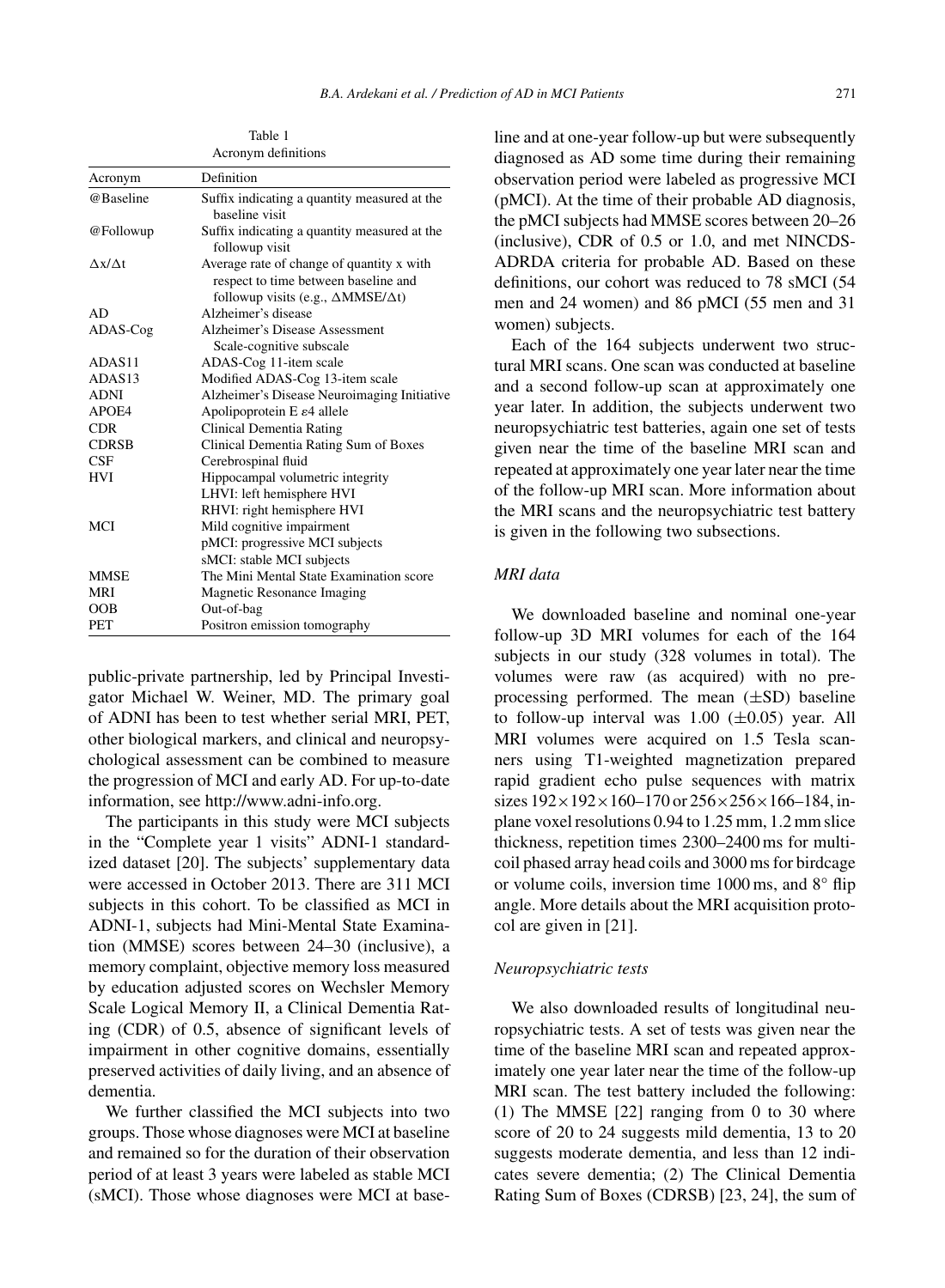scores in each of six domains of functioning: memory, orientation, judgment and problem solving, community affairs, home and hobbies, and personal care, where the score in each domain ranges from 0 to 3. Thus, the CDRSB ranges from 0 (no impairment) to 18 (severe impairment in all six domains); (3) The 11-item Alzheimer's Disease Assessment Scalecognitive subscale (ADAS-Cog) [25] which ranges from 0 to 70 with higher scores reflecting greater cognitive impairment; and (4) The modified ADAS-Cog 13-item scale [26] which adds to ADAS-Cog a number cancellation task and a delayed free recall task, for a total of 85 points where higher scores indicate greater impairment.

# *Hippocampal volumetric integrity (HVI)*

Details of the algorithm for HVI computation are given in [16]. Briefly, HVI is the fraction of the volume of a region that is expected to encompass the hippocampus in a normal brain that is occupied by tissue (rather than CSF). The fully automated, fast, reliable and robust process is based on 3D T1-weighted structural MRI and involves identification of the midsagittal plane [27] and the anterior and posterior commissures [28] on the MRI scan, from which a rigid-body transformation is performed to a standard orientation. Once in standard space, based on *a priori* training, 230 landmarks in the vicinity of the hippocampi are detected by template matching from which two (one for each hemisphere) 12-parameter affine transformations are computed. The composite (rigid-body + affine) transformations are applied to probabilistic left and right hippocampi labels determined based on manual tracings of hippocampi on scans from 65 normal subjects. Thus, a volume is determined (separately for each hemisphere) that is expected to encompass the hippocampus in a normal brain. Finally, an automated histogram analysis method using the expectation maximization (EM) algorithm is used to determine the partial fraction of this region that is occupied by brain tissue (rather than CSF). The ratio is termed the HVI. The histogram analysis method is illustrated in Fig. 1. The purpose of the histogram analysis is to determine a CSF intensity threshold *ICSF* . For this purpose, a Gaussian mixture model with 5 terms is fitted to the histogram of the voxel intensities in the hippocampus ROI using the EM algorithm. In Fig. 1, the voxel intensities histogram is given by the jagged line where as the EM fit is given by the smooth thicker line. The  $(1 - \alpha)$  *th* percentile value of the histogram is denoted by  $I_{\alpha}$ 



Fig. 1. Histogram analysis using the EM algorithm. The histogram of the voxel intensities comprising the left hippocampus ROI in a subject is shown (thin jagged line) along with a 5-component Gaussian mixture model fit using the EM algorithm (thick smooth line). Smooth fitting allows us to estimate the gray matter peak location *Igm* (indicated by the "Max" line) from which we determine the location of a CSF intensity threshold *ICSF* (indicated by the "Thld" line). HVI is defined as the fraction of the supra-threshold voxels, or equivalently, the area under the histogram for intensities above *ICSF* .

(default  $\alpha = 0.25$ ). A gray matter intensity peak  $I_{gm}$ is found as the peak of the EM fit of the histogram in the intensity region  $[cI_{\alpha}, I_{\alpha}]$  (default  $c = 0.4$ ); and *ICSF* is defined as  $I_{CSF} = I_{gm} - \gamma I_{\alpha}$  with default  $\gamma = 0.2$ . The HVI is essentially the area under the histogram curve for voxel intensities above *ICSF* .

We computed the HVI for the right and left hippocampi on the baseline and followup MRI scans for all 164 subjects. Software (KAIBA) for computing the HVI is available online at [www.nitrc.org/projects/art.](www.nitrc.org/projects/art)

# *Feature space for machine learning*

In machine learning, observations obtained from objects or individuals (in this application the MCI patients) to be classified into groups are referred to as features. For each individual, the features are collected into a vector referred to as the feature vector. The dimension of this vector, which we denote by *d*, equals to the number of observations collected from each subject. The *d*-dimensional feature vectors can be thought of as single points in a *d*-dimensional abstract space which is referred to as the *feature space*. The aim of machine learning algorithms is to define boundaries in the feature space, referred to as decision boundaries, that best separate the individuals into the defined classes (in this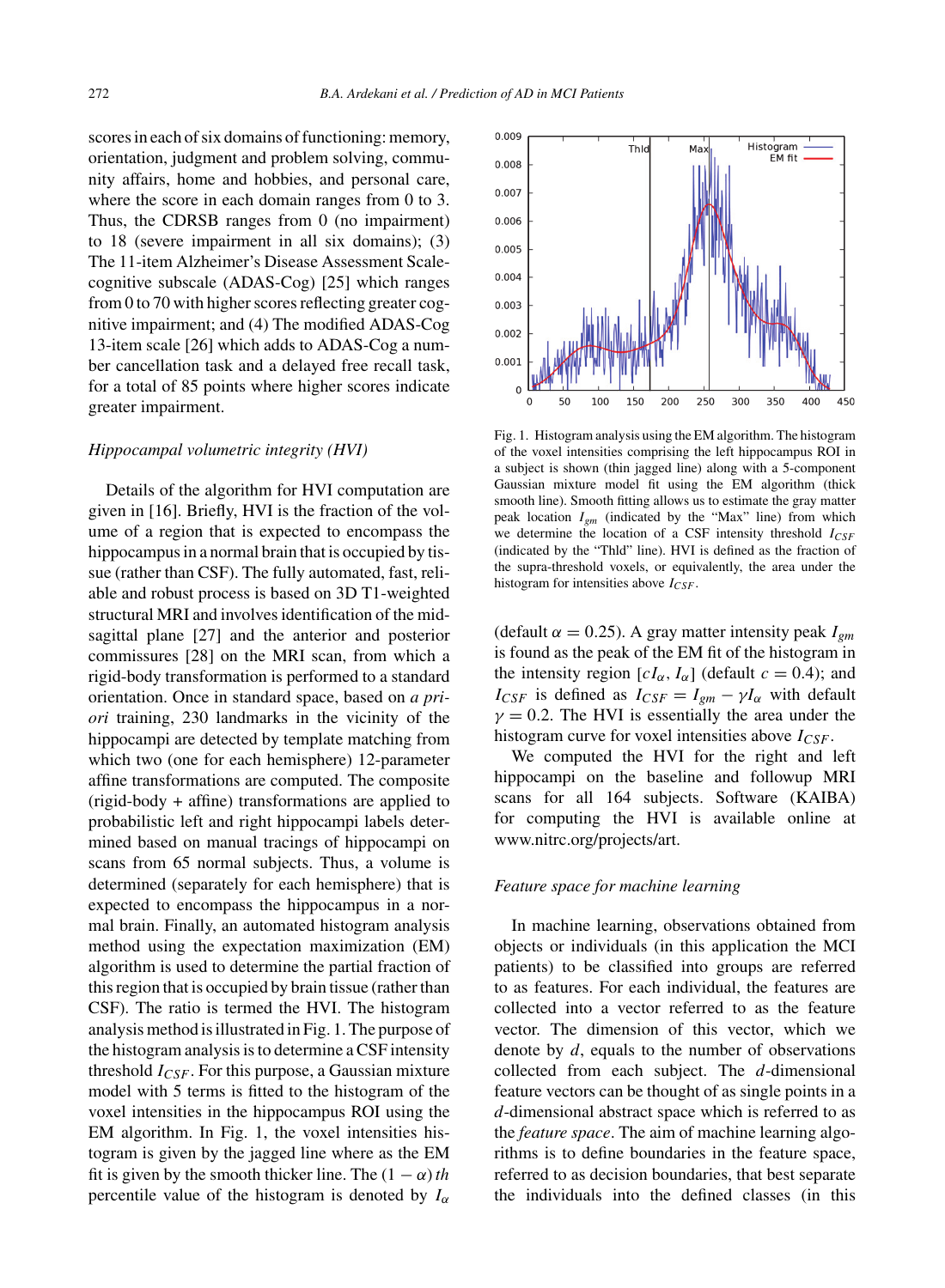Table 2 Mean  $\pm$  SD of the 16 features used in the Random Forest classification separated by stable versus progressive MCI groups

| Feature                               | sMCI $(n=78)$    | $pMCI(n = 86)$   | $p$ -value <sup>†</sup> |
|---------------------------------------|------------------|------------------|-------------------------|
| 1. Age $(y)$                          | $74.75 \pm 6.94$ | $74.20 \pm 7.29$ | 0.515                   |
| 2. Education                          | $15.45 \pm 3.18$ | $16.41 \pm 2.77$ | 0.064                   |
| 3. APOE4 (0/1/2)                      | (47/28/3)        | (27/44/15)       | $< 10^{-3}$             |
| 4. Sex $(M/F)$                        | (54/24)          | (55/31)          | 0.475                   |
| 5. MMSE                               | $27.76 \pm 1.82$ | $26.49 \pm 1.68$ | ${<}10^{-6}$            |
| 6. AMMSE/At                           | $0.32 \pm 2.29$  | $-0.59 \pm 1.67$ | 0.001                   |
| 7. CDRSB                              | $1.31 \pm 0.72$  | $1.93 \pm 0.88$  | ${<}10^{-5}$            |
| 8. ∆CDRSB/∆t                          | $0.27 \pm 0.85$  | $0.57 \pm 0.92$  | 0.018                   |
| 9. ADAS11                             | $9.41 \pm 4.10$  | $12.93 \pm 3.88$ | $< 10^{-7}$             |
| 10. $\triangle$ ADAS11/ $\triangle$ t | $-0.19 \pm 4.16$ | $1.30 \pm 4.00$  | 0.016                   |
| 11. ADAS13                            | $15.36 \pm 5.85$ | $20.80 \pm 5.10$ | ${<}10^{-8}$            |
| $12. \,\mathrm{AADAS}13/\mathrm{At}$  | $-0.27 \pm 5.14$ | $1.91 \pm 4.74$  | 0.002                   |
| <b>13. LHVI</b>                       | $0.80 \pm 0.09$  | $0.75 \pm 0.10$  | $< 10^{-3}$             |
| 14. ALHVI/At                          | $-0.01 \pm 0.02$ | $-0.03 \pm 0.02$ | ${<}10^{-5}$            |
| <b>15. RHVI</b>                       | $0.79 \pm 0.09$  | $0.72 \pm 0.10$  | $< 10^{-3}$             |
| 16. ARHVI/At                          | $-0.01 \pm 0.02$ | $-0.03 \pm 0.02$ | ${<}10^{-5}$            |
|                                       |                  |                  |                         |

†All statistical tests were performed using the Mann-Whitney U tests and the Chi-square tests for APOE4 and Sex distributions. SD, standard deviation; sMCI, stable mild cognitively impaired; pMCI, progressive mild cognitively impaired; APOE4, number of apolipoprotein E  $\varepsilon$ 4 alleles; MMSE, Mini-Mental State Examination; CDRSB, Clinical Dementia Rating Sum of Boxes; ADAS11, 11-item Alzheimer's Disease Assessment Scale cognitive subscale; ADAS13, 13-item Alzheimer's Disease Assessment Scale cognitive subscale; LHVI, Left Hippocampal Volumetric Integrity; RHVI, Right Hippocampal Volumetric Integrity; ∆x/∆t, Average rate of change of quantity x during time interval  $\Delta t$ .

application sMCI or pMCI). In this work, we use the notation  $x^{(i)} = \left\{ x_1^{(i)}, x_2^{(i)}, \dots, x_d^{(i)} \right\}$  to describe the feature vector for a given subject *i*. In this section we summarize the *d* features that comprise our feature vectors.

In total, for classification purposes we used  $d =$ 16 features measured from each MCI subject as shown in Table 2. Features 1–4 (i.e.,  $x_1^{(i)}, \ldots, x_4^{(i)}$ ) were subjects' age, years of education, number of apolipoprotein E  $\varepsilon$ 4 alleles (APOE4), and sex. The APOE4 was defined as a categorical variable with three levels (0, 1, and 2) that indicates the number of  $\varepsilon$ 4 alleles carried by the subject. Features 5 and 6 were the average MMSE [i.e., (MMSE@Baseline + MMSE@Followup)/2] and the average rate of change of MMSE with respect to time from baseline to followup, denoted by  $\triangle$ MMSE/ $\triangle$ t and given by:

# *-*MMSE  $\frac{MMSE}{\Delta t} = \frac{MMSE@Followup - MMSE@Baseline}{\Delta t}$ (1)

where  $\Delta t$  is the time interval in years between the baseline and followup measurements. Features 7 and 8 were the average CDRSB [i.e., (CDRSB@Baseline + CDRSB@Followup)/2] and its rate of change with respect to time, denoted by  $\triangle$ CDRSB/ $\triangle$ t and computed similarly to Equation (1). Features 9 and 10 were the average 11-item ADAS-Cog (denoted by ADAS11) and its rate of change with respect to time  $(AADAS11/\Delta t)$ . Features 11 and 12 were the 13item ADAS-Cog (denoted by ADAS13) and its time rate of change:  $\triangle$ ADAS13/ $\triangle$ t. Features 13 and 14 were the average left HVI (denoted by LHVI) and its time rate of change:  $\Delta LHVI/\Delta t$ . Finally, features 15 and 16 were the corresponding measures for the right hippocampus, that is: RHVI and  $\triangle$ RHVI/ $\triangle$ t.

To summarize, from each of the 164 MCI subjects in the study, we obtained values for the 16 variables described in the previous paragraph. The variables age, years of education, APOE4 status, sex, MMSE, CDRSB, ADAS11, and ADAS13 were downloaded directly from ADNI. The baseline and follow-up values of the left and right HVI were computed by KAIBA using baseline and one-year follow-up MRI scans downloaded from ADNI. Our aim was to train a machine learning algorithm that uses these 16 measures, that is, the feature vector  $x^{(i)} = \left\{ x_1^{(i)}, x_2^{(i)}, \ldots, x_d^{(i)} \right\}$  to predict whether an MCI subject would remain stable or would convert to AD. For this purpose, we used the Random Forest algorithm described in the following section.

#### *Random Forest algorithm*

In this paper, we utilize the Random Forest algorithm [18], implemented in the *randomForest*R package [29], as a supervised binary (sMCI versus pMCI)  $\{(x^{(1)}, y^{(1)}), (x^{(2)}, y^{(2)}), \ldots, (x^{(n)}, y^{(n)})\}$  is given classification algorithm. In this context, a dataset  $D =$ where *n* is the number of subjects,  $y^{(i)} \in \{0, 1\}$  represents the subject label (e.g., 0 for sMCI and 1 for pMCI), and  $x^{(i)}$  are *d*-dimensional feature vectors measured from each subject. In this study, the dimension of the feature space *d* is 16. In general, the features  $x_j^{(i)}$  can be numerical variables (e.g., age) or categorical (e.g., sex or APOE4 genotype). A supervised classifier essentially uses the training data *D* to define a function  $y = f(x; D)$  which would assign a label *y* to a subject with a feature vector *x* for whom the true label is unknown at the time of classification. The decision tree approach is a classical supervised method for defining *f* (*x*; *D*) (i.e., training a classifier using *D*). However, a single decision tree classifier may have a large variance, that is, a small change in the feature vector *x* could change the assigned label *y*.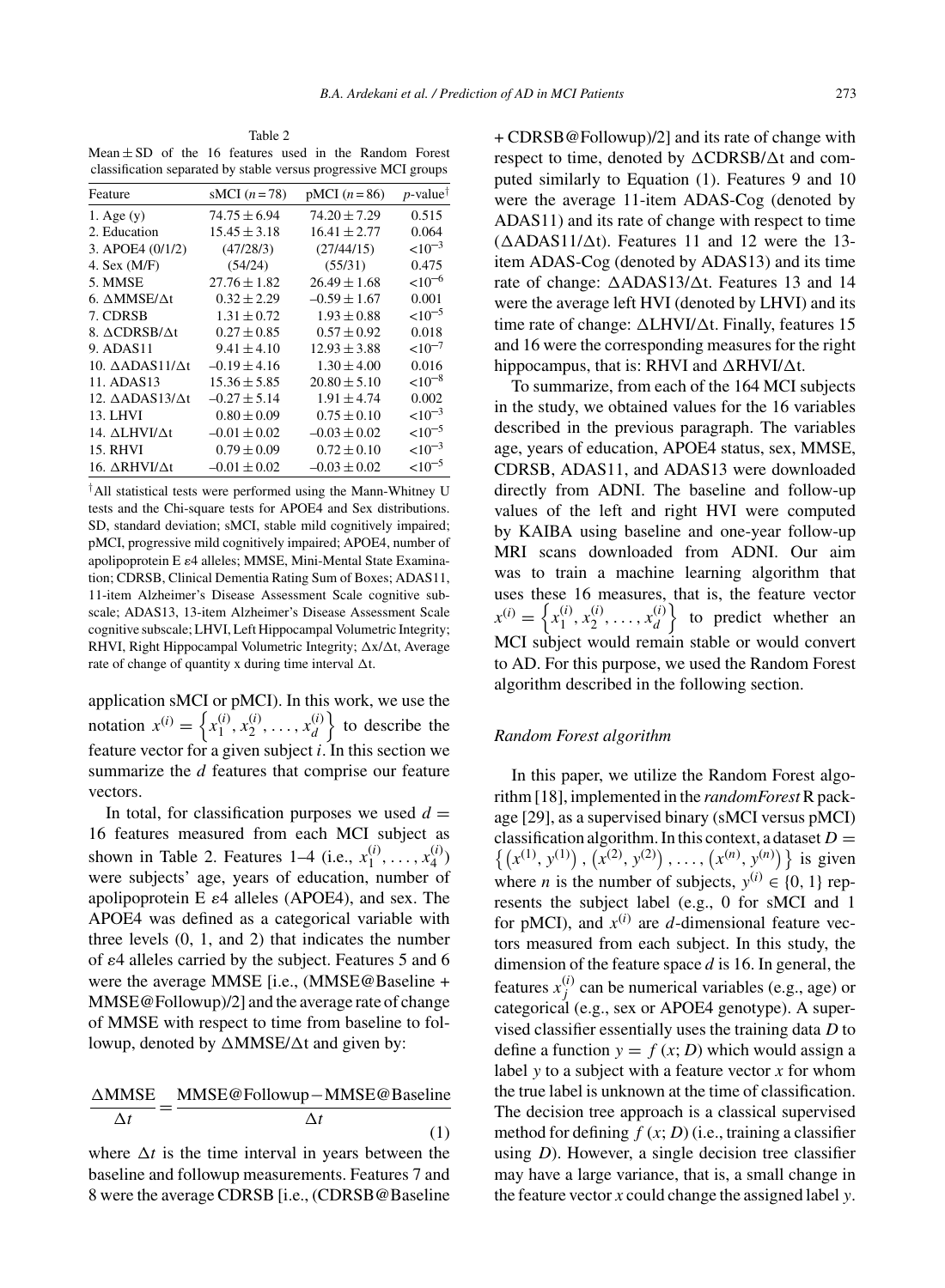To overcome this instability, the Random Forest algorithm [18] uses the method of bootstrap aggregation (also known as bagging) where instead of a single decision tree, an ensemble of *B* trees ( $B = 5000$ in our application) are trained, hence the term forest. In this method, the decision function of each tree, denoted by  $y_b = f(x; D_b)$   $(b = 1, 2, \ldots, B)$ , is trained using a bootstrap sample  $D_b$  from the complete dataset  $D$  (i.e.,  $D_b$  is obtained by sampling from *D* with replacement), where the size of  $D_b$  is also *n*. Another element of the Random Forest method is that for training a decision tree at any given node of the tree, that is choosing a variable  $x_j^{(i)}$  and a corresponding threshold value to guide the decision flow at that node, the entire feature space is not used. Rather, a random subspace of size  $m < d$  of the feature space is first selected by sampling without replacement from {1*,* 2*,...,d*} and then the node variable is selected from within this subspace for building the decision tree at the given node. The size of the random subspace (*m*) is a parameter of the algorithm for training the Random Forest classifier, with the default value of  $m = \sqrt{d}$ . In summary, the Random Forest method trains an ensemble of *B* decision trees using *bagging* and *random subspaces*. Given a feature vector  $x$  with an unknown label, classifications  ${f(x; D_1), f(x; D_2), \ldots, f(x; D_B)}$  are made by all *B* trees in the forest and a final label *y* is estimated by aggregating the results, usually by a majority vote.

# *Out-of-bag (OOB) estimation of classification accuracy*

Since in the Random Forest method, each tree is built using a bootstrap sample  $D<sub>b</sub>$  from the complete dataset *D*, on the average about 37% of the training samples are not used in the process of building any given tree. These are referred to as the out-of-bag (OOB) samples and can be used to estimate the generalization error of the Random Forest. Consider a given sample  $(x^{(i)}, y^{(i)})$ , bootstrap sampling causes this to be an OOB sample in approximately 0*.*37*B* trees. In OOB estimation of classification accuracy, the 0*.*37*B* trees for which the sample is considered OOB are used to classify the sample. Let us denote the OOB estimate of the label for the sample by  $\hat{y}^{(i)}$ . This is then compared with the known label of the sample, that is,  $y^{(i)}$ . Since every sample in the entire dataset *D* is OOB for a subset of trees of similar number, the process can be repeated for all *n* samples in *D*. Then by comparing the OOB estimates  $\{\hat{y}^{(1)}, \hat{y}^{(2)}, \ldots, \hat{y}^{(n)}\}$  with the known labels

 $\{y^{(1)}, y^{(2)}, \ldots, y^{(n)}\}$  one can obtain the OOB estimate of the accuracy, which is simply the percentage of samples for which  $\hat{y}^{(i)}$  match  $y^{(i)}$ . Empirical evidence [30] suggests that the OOB estimate of the true accuracy is as accurate as using an independent test set of size *n* for estimating the true accuracy. Therefore, using the OOB estimate removes the need for a separate test set.

# *Assessment of variables for classification*

We used the mean reduction of Gini impurity index as a measure of variable importance for classification [30]. During training of a decision tree, whenever a variable is used to split a parent node into two descendent nodes, the sum of the Gini impurity indices of the descendent nodes is smaller than the Gini impurity index of the parent node. The greater the difference the better the variable has performed in splitting the cases into pure classes. The mean amount of reduction over all nodes in the forest where a given variable is used is taken an indication of the importance of that variable for classification.

# **RESULTS**

#### *Observation period*

The mean  $\pm$  SD of the observation period for the sMCI group  $(n = 78)$  was  $5.88 \pm 2.48$  years with a minimum of 3 years starting from the time of their baseline MRI scan. By definition, the diagnosis of these subjects remained MCI during this period. We imposed the minimum 3-year observation period requirement for the sMCI group to reduce sample noise, that is, to reduce the chance that some of the subjects included in the sMCI are actually progressive cases. The follow-up periods did not significantly differ between men  $(5.22 \pm 2.68 \text{ y})$  and women  $(6.17 \pm 2.35 \text{ y})$ .

In the pMCI group ( $n = 86$ ) the diagnosis changed from MCI to probable AD sometime during their observation period. In this group, the mean  $\pm$  SD time interval from their baseline MRI scan to probable AD diagnosis was  $2.84 \pm 1.50$  years with a minimum of 1 year. The conversion times did not significantly differ between men  $(2.91 \pm 1.47 \text{ y})$  and women  $(2.72 \pm 1.57 \text{ y})$ .

#### *Feature vector variables*

Table 2 shows comparisons between sMCI and pMCI groups separately in each of the 16 variables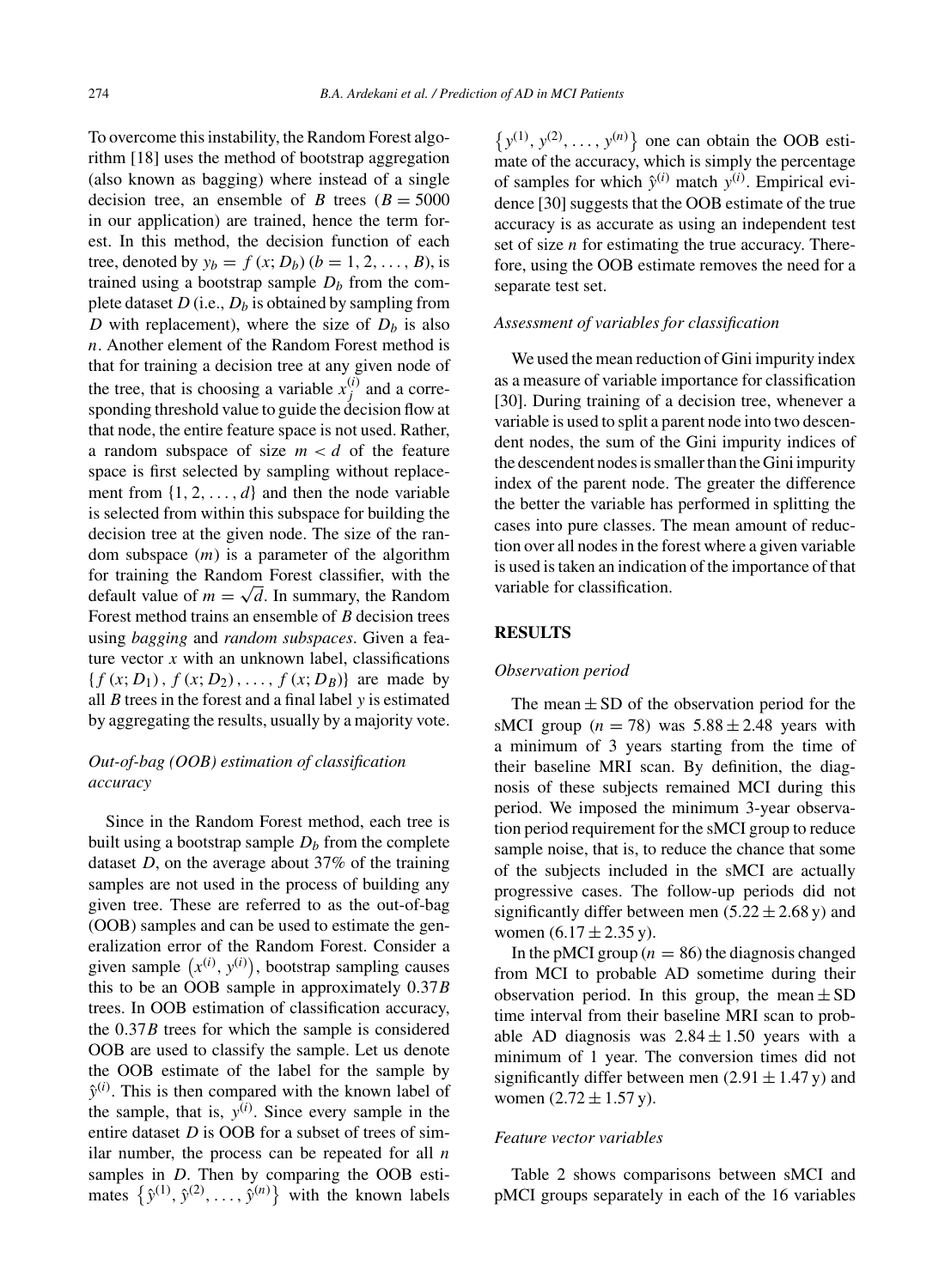comprising the feature space. Statistical comparisons for the categorical variables sex and APOE4 were made using the chi-square test. Significances of group differences in the remaining 14 variables were assessed using the Mann-Whitney U test.

The groups did not differ in age or sex distribution. There was a trend toward the pMCI group being marginally more educated  $(p=0.064)$  than the sMCI group. There were statistically significant mean differences in all the remaining 13 variables. The distribution of the APOE4 factor was significantly different between groups  $(p < 10^{-3})$  indicating that a significantly greater proportion of pMCI subjects carried one or two copies of the apolipoprotein E  $\varepsilon$ 4 allele. In all cognitive measures (MMSE, CDRSB, ADAS11, and ADAS13), the pMCI group had significantly poorer average scores and their scores deteriorated at significantly faster rates as compared to the sMCI group. Also, the HVI bilaterally were significantly lower and declined at significantly faster rates in the pMCI group as compared to the sMCI group.

Since we find sex differences in the accuracy of Random Forest classification with higher accuracy in women (see below), we further examined the 13 variables in Table 2 that were statistically significantly different between sMCI and pMCI groups to determine the effect sizes separately for men and women. The results are given in Table 3. We found that the effect sizes in 11 of the 13 variables were larger in women, which helps to better understand the higher classification accuracy in women compared to men.

#### *Random Forest classification*

We trained a Random Forest classifier with  $B =$ 5000 trees using the default value of  $m = \sqrt{d} = 4$  for the dimension of the random subspaces used by the algorithm. To reiterate, the aim of the Random Forest classifier was to classify the MCI subjects into two groups: sMCI and pMCI, in other words, to predict conversion, or lack thereof, from MCI to AD based on the 16 measured/calculated quantities obtained at baseline and one-year follow-up from each MCI subject.

The results of OOB estimations, which is referred to as a confusion matrix, are summarized in Table 4. The estimated classification sensitivity [TP/(TP+FN)] was 86.0%. The estimated classification specificity [TN/(TN+FP)] was 78.2%. The estimated overall accuracy of the classifier [(TN+TP)/(TN+FP+TP+FN)] was 82.3%. The

receiver operating characteristic (ROC) curve for the classifier is shown in Fig. 2 (solid line). The area under the curve (AUC) was 0.83. The performance of the classifier was considerably better for women (sensitivity: 93.6%; specificity: 83.3%; overall accuracy: 89.1%) than for men (sensitivity: 81.8%; specificity: 75.9%; overall accuracy: 78.9%). The relative importance of the 16 variables as measured by the mean reduction in the Gini impurity index when the variable is used as a decision variable at a tree node is shown in Fig. 3. According to this criterion, ADAS13 was the most important variable for classification followed by the rate of change with respect to time of the right HVI.

In order to assess the contribution of longitudinal measurements to classification performance, we retrained the Random Forest classifier after excluding the six features representing the rates of change of variables that could only be obtained longitudinally (Table 2: features 6, 8, 10, 12, 14, and 16). The performance of the classifier reduced considerably yielding an estimated 75.6% sensitivity, 69.2% specificity, and 72.6% overall accuracy. The ROC curve for this analysis is shown in Fig. 2 (dashed line). The AUC reduced to 0.77.

We also retrained the classifier by using only the four features related to the HVI (Table 2: features 13-16). In this case the overall classification accuracy reduced to 68.3% and the AUC of the ROC curve reduced to 0.74 (Fig. 2, dash-dot line). On the other hand, when we retrained the classifier by using all the non-HVI related features (Table 2: features 1–12), we obtained an overall classification accuracy of 71.9% and an AUC of 0.77 (Fig. 2, dotted line). In both cases, the classification performance was considerably lower than the 82.3% achieved using all features. The ability of classification algorithms such as the Random Forest to combine a number of weak learners to obtain a single strong learner is known as boosting.

# **DISCUSSION**

Several biomarkers have shown prediction power for the early detection of AD. Among the most established and clinically validated ones are various neuropsychiatric measures of cognitive function [22–26], measures derived from structural MRI, particularly the hippocampus volume [31–33], CSF total tau (t-tau), tau phosphorylated at threonine 181  $(p$ -tau<sub>181</sub>) and  $A\beta_{1-42}$ , positron emission tomo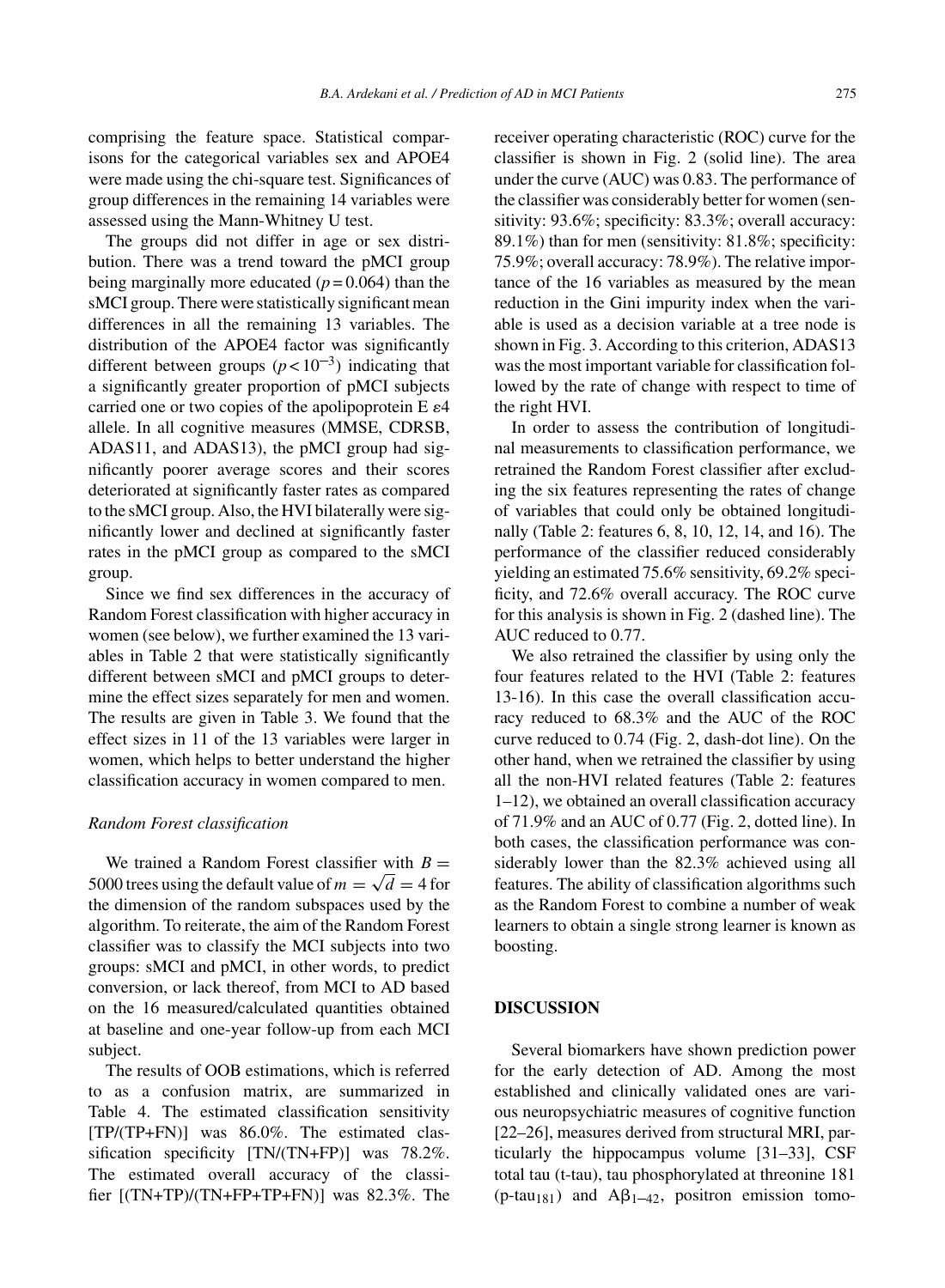Table 3

| Differences between sMCI and pMCI groups within each sex |           |                   |       |      |          |                |       |          |
|----------------------------------------------------------|-----------|-------------------|-------|------|----------|----------------|-------|----------|
|                                                          |           | Men $(n = 109)$   |       |      |          | Women $(n=55)$ |       |          |
| Feature                                                  | SMCI(54)  | $\text{pMCI}(55)$ |       |      | SMCI(24) | pMCI(31)       |       |          |
| APOE4 (0/1/2)                                            | (31/20/3) | (18/28/9)         | 0.017 | 0.27 | (16/8/0) | (9/16/6)       | 0.002 | $^{0.4}$ |

| r caunc                           | SIVICI (JH)       | PIVICI (JJ)       |       |                  | $SIVICL (2+1)$    | PIVLI (JI)        | ν     |                  |
|-----------------------------------|-------------------|-------------------|-------|------------------|-------------------|-------------------|-------|------------------|
| APOE4 (0/1/2)                     | (31/20/3)         | (18/28/9)         | 0.017 | $0.27^{\dagger}$ | (16/8/0)          | (9/16/6)          | 0.002 | $0.42^{\dagger}$ |
| MMSE                              | $27.75 + 1.55$    | $26.79 \pm 1.65$  | 0.002 | 0.29             | $27.79 \pm 2.37$  | $25.97 \pm 1.62$  | 0.000 | 0.51             |
| $\triangle MMSE/\triangle t$      | $0.50 \pm 1.94$   | $-0.55 \pm 1.68$  | 0.014 | 0.23             | $-0.09 \pm 2.93$  | $-0.67 \pm 1.69$  | 0.035 | 0.28             |
| CDRSB                             | $1.33 \pm 0.75$   | $1.90 \pm 0.88$   | 0.000 | 0.35             | $1.28 \pm 0.65$   | $1.98 \pm 0.88$   | 0.003 | 0.40             |
| $\triangle$ CDRSB/ $\triangle$ t  | $0.19 \pm 0.79$   | $0.64 \pm 0.87$   | 0.002 | 0.30             | $0.47 \pm 0.94$   | $0.45 \pm 1.02$   | 0.830 | 0.03             |
| ADAS11                            | $9.41 \pm 3.78$   | $12.63 + 3.95$    | 0.000 | 0.37             | $9.40 \pm 4.84$   | $13.47 \pm 3.76$  | 0.000 | 0.50             |
| $\triangle$ ADAS11/ $\triangle$ t | $-0.59 \pm 3.51$  | $0.84 \pm 4.24$   | 0.073 | 0.17             | $0.71 \pm 5.34$   | $2.12 \pm 3.46$   | 0.194 | 0.18             |
| ADAS <sub>13</sub>                | $15.66 \pm 5.60$  | $21.14 \pm 4.92$  | 0.000 | 0.38             | $14.69 \pm 6.44$  | $21.96 \pm 5.30$  | 0.000 | 0.56             |
| $\triangle$ ADAS13/ $\triangle$ t | $-0.75 \pm 4.44$  | $1.66 \pm 4.94$   | 0.005 | 0.27             | $0.80 \pm 6.42$   | $2.35 + 4.39$     | 0.245 | 0.16             |
| LHVI                              | $0.772 \pm 0.083$ | $0.717 \pm 0.095$ | 0.006 | 0.26             | $0.852 \pm 0.077$ | $0.797 \pm 0.086$ | 0.01  | 0.35             |
| ALHVI/At                          | $-0.013 + 0.015$  | $-0.027 + 0.024$  | 0.001 | 0.32             | $-0.015 + 0.023$  | $-0.027 + 0.018$  | 0.006 | 0.37             |
| RHVI                              | $0.765 \pm 0.095$ | $0.698 \pm 0.096$ | 0.001 | 0.33             | $0.832 \pm 0.076$ | $0.767 \pm 0.098$ | 0.009 | 0.35             |
| $\triangle$ RHVI/ $\triangle$ t   | $-0.013 + 0.015$  | $-0.025 + 0.022$  | 0.005 | 0.27             | $-0.013 + 0.014$  | $-0.029 + 0.020$  | 0.000 | 0.53             |

Quantities are given as mean ± standard deviation, except for APOE4 for which the number of subjects who carry 0/1/2 copies of the  $\alpha$  apolipoprotein E  $\varepsilon$ 4 allele is given. r: Effect size defined as  $Z/\sqrt{n}$ . <sup>†</sup>Cramer's *v*.

Table 4 OOB estimation confusion matrix

|                            | Reference                    |                              |  |  |  |
|----------------------------|------------------------------|------------------------------|--|--|--|
|                            | <b>sMCI</b>                  | pMCI                         |  |  |  |
| Prediction <sub>pMCI</sub> | $TN = 61 (41 \text{ males})$ | $FN = 12(10 \text{ males})$  |  |  |  |
|                            | $FP = 17 (13 males)$         | $TP = 74 (45 \text{ males})$ |  |  |  |

TN, true negative; TP, true positive; FP, false positive; FN, false negative; sMCI, stable MCI; pMCI, progressive MCI.

graphy (PET) measures of  $A\beta$  plaques assessed by  $11$ C-PiB or  $18$ F-AV-45 and measures of regional cerebral rates of glucose metabolism derived from <sup>18</sup>F-FDG PET [34]. Measuring CSF biomarkers requires a spinal tap and PET imaging is more expensive and not as widely available as MRI. Training data for machine learning are also limited for CSF biomarkers and PET measures. Therefore, for pragmatic clinical utility, the current study was limited to measures based on longitudinal structural MRI, neuropsychiatric tests, APOE genotype, and simple demographic information for sMCI versus pMCI classification. In all, a 16-dimensional feature vector was used for classification.

We used a novel measure of HVI derived from structural MRI as a biomarker. HVI is computed fully automatically, fast (less than 1 minute), and reliably without requiring any pre-processing of the structural MRI images (e.g., distortion correction). Another advantage is that HVI does not require correction for intracranial volume for two main reasons. Firstly, HVI is a normalized measure (tissue fraction of the ROI). Therefore, if the scale of the ROI changed, the HVI value would remain the same, that is, HVI is scale-invariant. Secondly, before HVI computation, we apply a local 12-parameter affine transformation



Fig. 2. Receiver operating characteristic (ROC) curves for the cases of using all 16 features (solid line, AUC 0.83); excluding longitudinal data (dashed line, AUC 0.77); excluding features related to HVI (dotted line, AUC 0.77); and including only HVI related features (dash-dot line, AUC 0.74).

computed based on landmark-detection to the MRI which to a large extent normalizes the size of the immediate medial temporal structures surrounding the hippocampus across individuals. Further details of the algorithm for HVI computation are given in [16].

The Random Forest classifier was able to predict conversion from MCI to AD dementia with estimated accuracy of 82.3%. Although it is difficult to precisely compare this result with previous studies because of the different datasets used to train and evaluate the classification algorithms and different methods used for estimating the prediction accuracy, a review of the literature indicates that the typical accuracy of the current algorithms for predicting MCI to AD conversion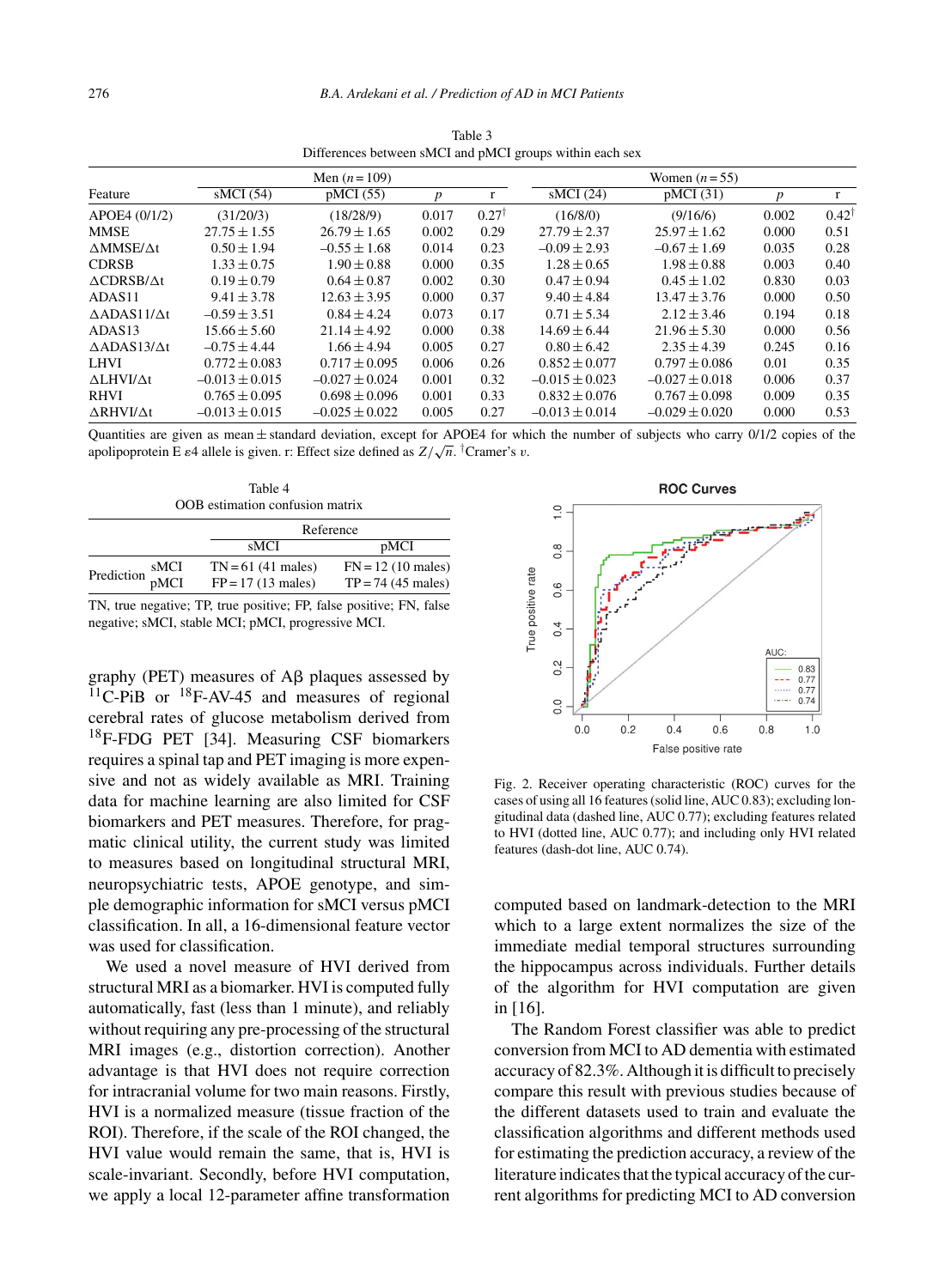

Fig. 3. Order of importance of variables for Random Forest classification as measured by the mean decrease in the Gini impurity index when the variable is used for splitting a tree node in the Random Forest.

is in the low 70th percentiles [5, 7–14]. Therefore, it can be said that the overall estimated accuracy of our Random Forest classifier is high in comparison to previous reports.

A very interesting finding of this research is that the accuracy of classification when broken down by sex (Table 4) was considerably higher in women (89.1%) than in men (78.9%). With the classification accuracy in women, to the best of our knowledge, being the highest reported in any previous application of machine learning to the current problem. A possible explanation for the greater accuracy achieved in predicting progression from MCI to AD in women could simply be sampling bias in the ADNI dataset, and that this result may not be generalizable to the MCI population. On the other hand, multiple studies suggest that the trajectories of structural and functional changes in the brain and the associated clinical and cognitive deficits in the course of AD development may be different between men and women. The apolipoprotein E  $\varepsilon$ 4 allele, the strongest known genetic factor for sporadic AD [35], has been shown to confer greater risk of AD development in women [36–39]. In cross-sectional studies, atrophy of the medial temporal lobe structures in MCI and mild to moderate AD has been shown to be associated with APOE genotype with greater prominence in women compared to men [40, 41]. Longitudinally, sex and age interactions have also been shown in brain atrophy rates obtained by voxelwise analyses [42, 43]. ROI analyses also show sex differences in atrophy rates of several brain structures including the hippocampus and entorhinal cortex in healthy controls, MCI, and AD subjects [16, 43]. Sex differences have also been observed in the rates of decline of clinical and cognitive measures in MCI subjects with faster deterioration in women [44, 45]. Taken together, these studies suggest that the patterns of AD predictors at baseline and their rates of change with time are different between men and women with MCI. Therefore, it is conceivable that there may be stronger indicators of imminent AD dementia (or lack thereof) in women with MCI as compared to men, and that the results of this paper may be generalized to the MCI population. Future replication studies using independent datasets are necessary to determine whether the results of this paper are simply due to a sampling bias in ADNI or whether in fact it is possible to predict MCI to AD conversion in women with greater accuracy than in men.

We also found that the effect size of HVI difference between sMCI and pMCI groups is larger for the right hippocampus as compared to the left hippocampus (Table 2), and that the HVI and its rate of change on the right hippocampus are more important variables for classification than those of left hippocampus (Fig. 3). These results are consistent with several volumetric studies that have found the right hippocampus to be more affected than the left in AD and MCI [46–48].

A limitation of the current approach is the requirement of longitudinal baseline and one-year follow-up MRI volumes for prediction of MCI to AD conversion. A shorter baseline to follow-up period (e.g., 6 months) would make the current approach a much more practical proposition for both diagnosis and clinical trials. But it would also likely reduce the signal-to-noise ratio of the longitudinal variables used for prediction. Therefore, some loss in the prediction accuracy could be expected when the initial observation period is reduced. It may be possible to compensate for this potential reduction in accuracy by including additional AD biomarkers as features in the classification process. Future studies are required to assess the performance of the Random Forest classification algorithms trained based on shorter observation periods with additional biomarkers.

Additional biomarkers could for example be related to the size and shape of the corpus callosum derived from structural MRI which many studies have shown to be different between mild AD and normal subjects both in their baseline levels and rates of change longitudinally [49–52]. Other potential structural MRI biomarkers are measures of atrophy in the entorhinal cortex [53–55] and posterior cingulate [56, 57]. The feature space could also be augmented by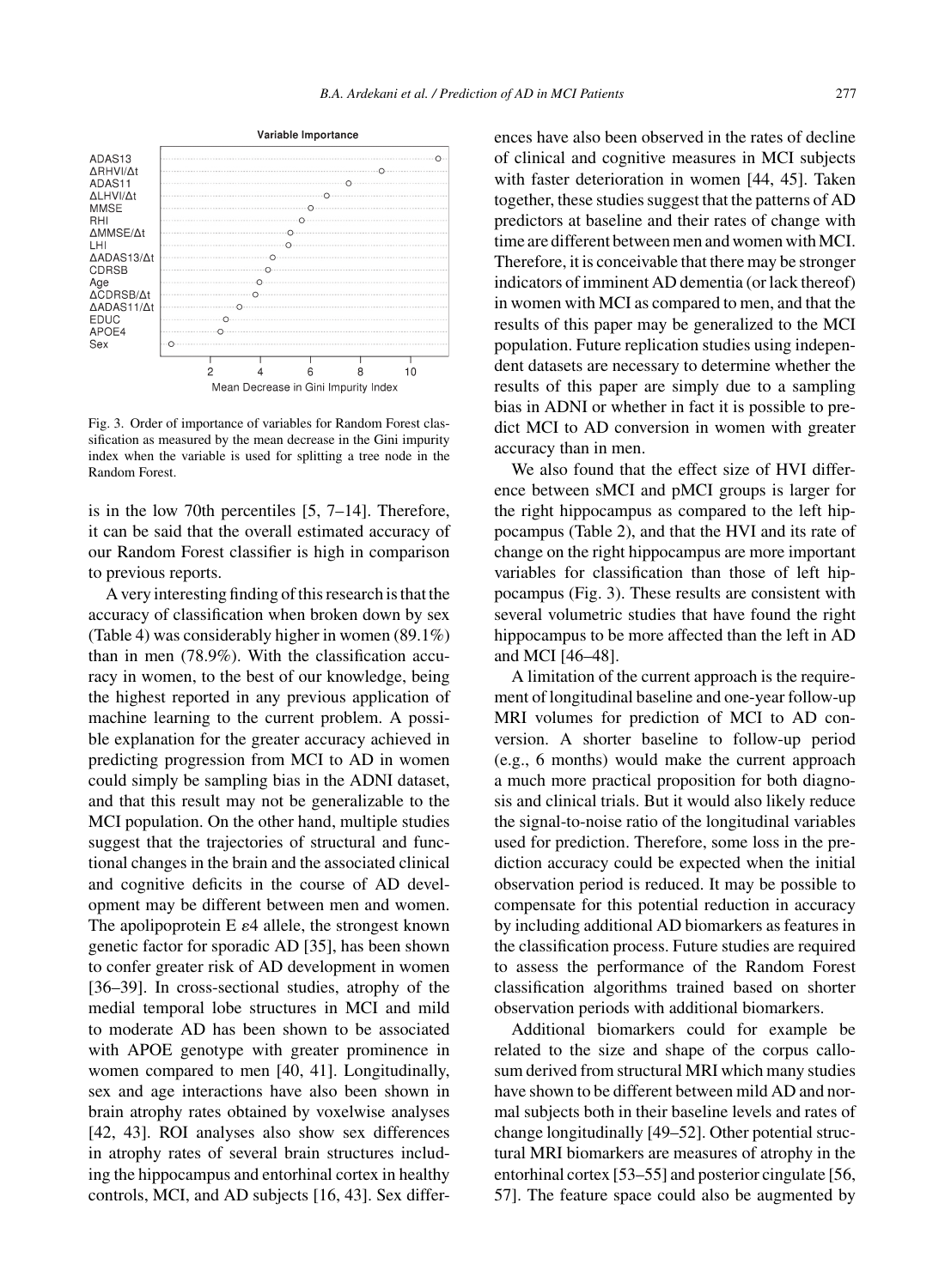additional clinical and cognitive measures, such as the Functional Activities Questionnaire (FAQ) [58], a low cost 10-item measure ranging from 0 (normal) to 30 (maximum impairment) which has been shown to have power in predicting a change in diagnostic status from MCI to AD [59–61].

Features used for classification could also include other MRI modalities such as resting-state functional MRI [62], diffusion tensor imaging [63], and arterial spin labeling [64], each of which have shown promise in discriminating between normal aging and AD. Thus a multimodality approach could potentially improve performance. Our use of raw T1-weighted imaging requires the shortest acquisition time and least pre- and post-processing.

It should also be mentioned that the MRI volumes used in the current paper had been acquired using 1.5 Tesla scanners. Intuitively, using higher signal-tonoise ratio volumes that can be obtained from modern 3 Tesla MRI scanners could potentially increase the accuracy of the prediction methods presented in this paper. However, potential improvements need to be demonstrated in future studies.

The mean  $\pm$  SD baseline to probable AD diagnosis in the pMCI group was  $2.84 \pm 1.50$  years. This means that after the baseline and 1-year followup scans are acquired, if a prediction of imminent conversion to probable AD is made based on the techniques developed in this paper, there is on average a 1.8-year window of treatment aimed at slowing or stopping disease progression. This window of opportunity for therapeutic intervention can be extended by six months if the length of the observation period can be reduced from one year to six months without sacrificing accuracy, e.g., by using 3 Tesla scanners and including corpus callosum and other structural MRI biomarkers.

Another limitation of this study is that even though the accuracies achieved, particularly in women, are among the highest reported in the literature, roughly 80% specificity/sensitively is still not high enough to be applicable for routine clinical work. Thus, the challenge remains to increase the accuracy in future computer aided diagnosis methods. However, any prediction performance above the level of chance will reduce the cost of clinical trials of therapeutic interventions. It should also be kept in mind that sample noise in both training and testing data (e.g., mislabeling progressive cases as sMCI) will always impose a fundamental limit in achievable accuracy.

In conclusion, we have shown in this paper that using longitudinal HVI measures obtained from

structural MRI along with a number of common cognitive tests and demographic and genetic information, it is possible to accurately predict whether or not an MCI subject would remain stable or progress to develop AD type dementia. We also found that the estimated prediction accuracy in women is considerably higher than that of men. An important feature of this work is that our approach is designed to be clinically practical and viable. The measures used in our prediction are widely available, non-invasive, and measureable without much difficulty or requiring substantial expertise or preprocessing of data. We avoid preprocessing of structural MRI scans (e.g., distortion correction, B1 field inhomogeneity correction, etc.) on the grounds that these procedures may not be easily available for routine clinical work. We take advantage of the longitudinal data based on evidence that biomarkers of AD are not just different at baseline but their rate of change is different between stable and progressive MCI groups. Finally, we use the Random Forest machine learning algorithm, a powerful technique that has not been as widely applied to the current problem as other algorithms. Future studies on independent datasets are necessary to confirm our results of sex differences in prediction accuracy. If confirmed, this finding will have important implications in both clinical practice and in research.

# **ACKNOWLEDGMENTS**

Data collection and sharing for this project was funded by the Alzheimer's Disease Neuroimaging Initiative (ADNI) (National Institutes of Health Grant U01 AG024904) and DOD ADNI (Department of Defense award number W81XWH-12-2-0012). ADNI is funded by the National Institute on Aging, the National Institute of Biomedical Imaging and Bioengineering, and through generous contributions from the following: AbbVie, Alzheimer's Association; Alzheimer's Drug Discovery Foundation; Araclon Biotech; BioClinica, Inc.; Biogen; Bristol-Myers Squibb Company; CereSpir, Inc.; Eisai Inc.; Elan Pharmaceuticals, Inc.; Eli Lilly and Company; EuroImmun; F. Hoffmann-La Roche Ltd and its affiliated company Genentech, Inc.; Fujirebio; GE Healthcare; IXICO Ltd.; Janssen Alzheimer Immunotherapy Research & Development, LLC.; Johnson & Johnson Pharmaceutical Research & Development LLC.; Lumosity; Lundbeck; Merck & Co., Inc.; Meso Scale Diagnostics, LLC.; Neu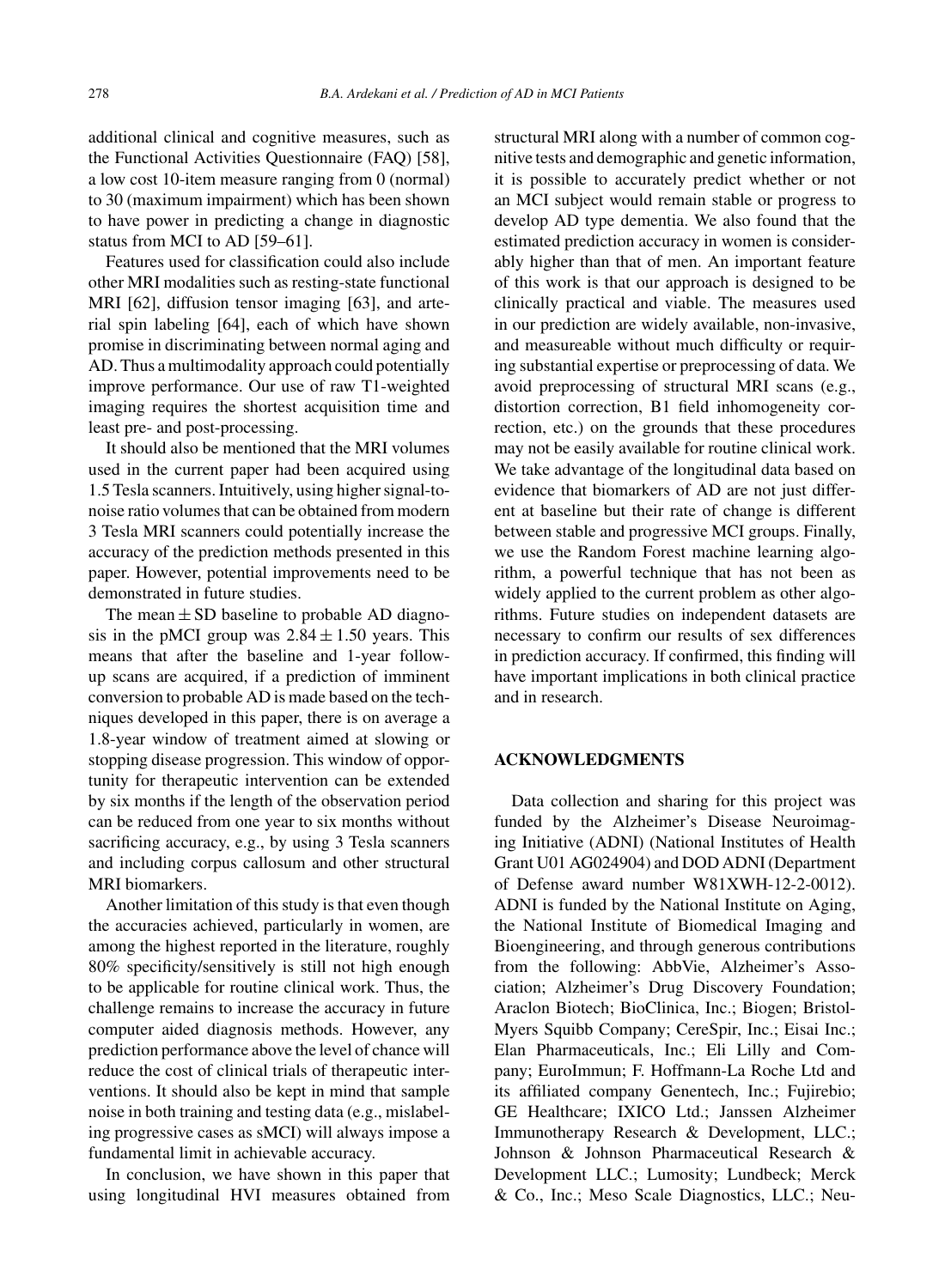roRx Research; Neurotrack Technologies; Novartis Pharmaceuticals Corporation; Pfizer Inc.; Piramal Imaging; Servier; Takeda Pharmaceutical Company; and Transition Therapeutics. The Canadian Institutes of Health Research is providing funds to support ADNI clinical sites in Canada. Private sector contributions are facilitated by the Foundation for the National Institutes of Health ([http://www.fnih.org\)](http://www.fnih.org). The grantee organization is the Northern California Institute for Research and Education, and the study is coordinated by the Alzheimer's Disease Cooperative Study at the University of California, San Diego. ADNI data are disseminated by the Laboratory for Neuro Imaging at the University of Southern California.

Authors' disclosures available online [\(http://j-alz.](http://j-alz.com/manuscript-disclosures/16-0594r1) [com/manuscript-disclosures/16-0594r1](http://j-alz.com/manuscript-disclosures/16-0594r1)).

# **REFERENCES**

- [1] Wilson RS, Segawa E, Boyle PA, Anagnos SE, Hizel LP, Bennett DA (2012) The natural history of cognitive decline in Alzheimer's disease. *Psychol Aging* **27**, 1008-1017.
- [2] Remington R, Bechtel C, Larsen D, Samar A, Doshanjh L, Fishman P, Luo Y, Smyers K, Page R, Morrell C, Shea TB (2015) A phase II randomized clinical trial of a nutritional formulation for cognition and mood in Alzheimer's disease. *J Alzheimers Dis* **45**, 395-405.
- [3] Wischik CM, Staff RT, Wischik DJ, Bentham P, Murray AD, Storey JM, Kook KA, Harrington CR (2015) Tau aggregation inhibitor therapy: An exploratory phase 2 study in mild or moderate Alzheimer's disease. *J Alzheimers Dis* **44**, 705-720.
- [4]<https://clinicaltrials.gov>
- [5] Palmqvist S, Hertze J, Minthon L, Wattmo C, Zetterberg H, Blennow K, Londos E, Hansson O (2012) Comparison of brief cognitive tests and CSF biomarkers in predicting Alzheimer's disease in mild cognitive impairment: Six-year follow-up study. *PLoS One* **7**, e38639.
- [6] Ganguli M, Snitz BE, Saxton JA, Chang CC, Lee CW, Vander Bilt J, Hughes TF, Loewenstein DA, Unverzagt FW, Petersen RC (2011) Outcomes of mild cognitive impairment by definition: A population study. *Arch Neurol* **68**, 761-767.
- [7] Davatzikos C, Bhatt P, Shaw LM, Batmanghelich KN, Trojanowski JQ (2011) Prediction of MCI to AD conversion, via MRI, CSF biomarkers, and pattern classification. *Neurobiol Aging* **32**, 2322.e19-27.
- [8] Hinrichs C, Singh V, Xu G, Johnson SC (2011) Predictive markers for AD in a multi-modality framework: An analysis of MCI progression in the ADNI population. *Neuroimage* **55**, 574-589.
- [9] Zhang D, Wang Y, Zhou L, Yuan H, Shen D (2011) Multimodal classification of Alzheimer's disease and mild cognitive impairment. *Neuroimage* **55**, 856-867.
- [10] Ewers M, Walsh C, Trojanowski JQ, Shaw LM, Petersen RC, Jack CR Jr, Feldman HH, Bokde AL, Alexander GE, Scheltens P, Vellas B, Dubois B, Weiner M, Hampel H (2012) Prediction of conversion from mild cognitive impairment to Alzheimer's disease dementia based upon

biomarkers and neuropsychological test performance. *Neurobiol Aging* **33**, 1203-1214.

- [11] Cheng B, Liu M, Zhang D, Munsell BC, Shen D (2015) Domain transfer learning for MCI conversion prediction. *IEEE Trans Biomed Eng* **62**, 1805-1817.
- [12] Eskildsen SF, Coupé P, Fonov VS, Pruessner JC, Collins DL (2015) Structural imaging biomarkers of Alzheimer's disease: Predicting disease progression. *Neurobiol Aging* **36**(Suppl 1), S23-S31.
- [13] Moradi E, Pepe A, Gaser C, Huttunen H, Tohka J (2015) Machine learning framework for early MRI-based Alzheimer's conversion prediction in MCI subjects. *Neuroimage* **104**, 398-412.
- [14] Lebedev AV, Westman E, Van Westen GJ, Kramberger MG, Lundervold A, Aarsland D, Soininen H, K*l*oszewska I, Mecocci P, Tsolaki M, Vellas B, Lovestone S, Simmons A (2014) Random Forest ensembles for detection and prediction of Alzheimer's disease with a good between-cohort robustness. *Neuroimage Clin* **6**, 115-125.
- [15] Falahati F, Westman E, Simmons A (2014) Multivariate data analysis and machine learning in Alzheimer's disease with a focus on structural magnetic resonance imaging. *J Alzheimers Dis* **41**, 685-708.
- [16] Ardekani BA, Convit A, Bachman AH (2016) Analysis of the MIRIAD data shows sex differences in hippocampal atrophy progression. *J Alzheimers Dis* **50**, 847-857.
- [17] Monsell SE, Mock C, Hassenstab J, Roe CM, Cairns NJ, Morris JC, Kukull W (2014) Neuropsychological changes in asymptomatic persons with Alzheimer disease neuropathology. *Neurology* **83**, 434-440.
- [18] Breiman L (2001) Random forests. *Machine Learning* **45**, 5-32.
- [19] Caruana R, Niculescu-Mizil A (2006) An empirical comparison of supervised learning algorithms. *Proceedings of the 23rd International Conference on Machine Learning*, 161-168.
- [20] Wyman BT, Harvey DJ, Crawford K, Bernstein MA, Carmichael O, Cole PE, Crane PK, DeCarli C, Fox NC, Gunter JL, Hill D, Killiany RJ, Pachai C, Schwarz AJ, Schuff N, Senjem ML, Suhy J, Thompson PM, Weiner M, Jack CR Jr (2013) Standardization of analysis sets for reporting results from ADNI MRI data. *Alzheimers Dement* **9**, 332-337.
- [21] Jack CR, Bernstein MA, Fox NC, Thompson P, Alexander G, Harvey D, Borowski B, Britson PJ, Whitwell JL, Ward C, Dale AM, Felmlee JP, Gunter JL, Hill DLG, Killiany R, Schuff N, Fox- Bosetti S, Lin C, Studholme C, DeCarli CS, Krueger G, Ward HA, Metzger GJ, Scott KT, Mallozzi R, Blezek D, Levy J, Debbins JP, Fleisher AS, Albert M, Green R, Bartzokis G, Glover G, Mugler J, Weiner MW (2008) The Alzheimer's disease neuroimaging initiative (ADNI): MRI methods. *J Mag Res Imag* **27**, 685-691.
- [22] Folstein MF, Folstein SE, McHugh PR (1975) "Mini-mental state" A practical method for grading the cognitive state of patients for the clinician. *J Psychiatric Res* **12**, 189-198.
- [23] Hughes CP, Berg L, Danziger WL, Coben LA, Martin RL (1982) A new clinical scale for the staging of dementia. *Br J Psychiatry* **140**, 566-572.
- [24] Morris JC (1993) The Clinical Dementia Rating (CDR): Current version and scoring rules. *Neurology* **43**, 2412- 2414.
- [25] Rosen WG, Mohs RC, Davis KL (1984) A new rating scale for Alzheimer's disease. *Am J Psychiatry* **141**, 1356-1364.
- [26] Mohs RC, Knopman D, Petersen RC, Ferris SH, Ernesto C, Grundman M, Sano M, Bieliauskas L, Geldmacher D, Clark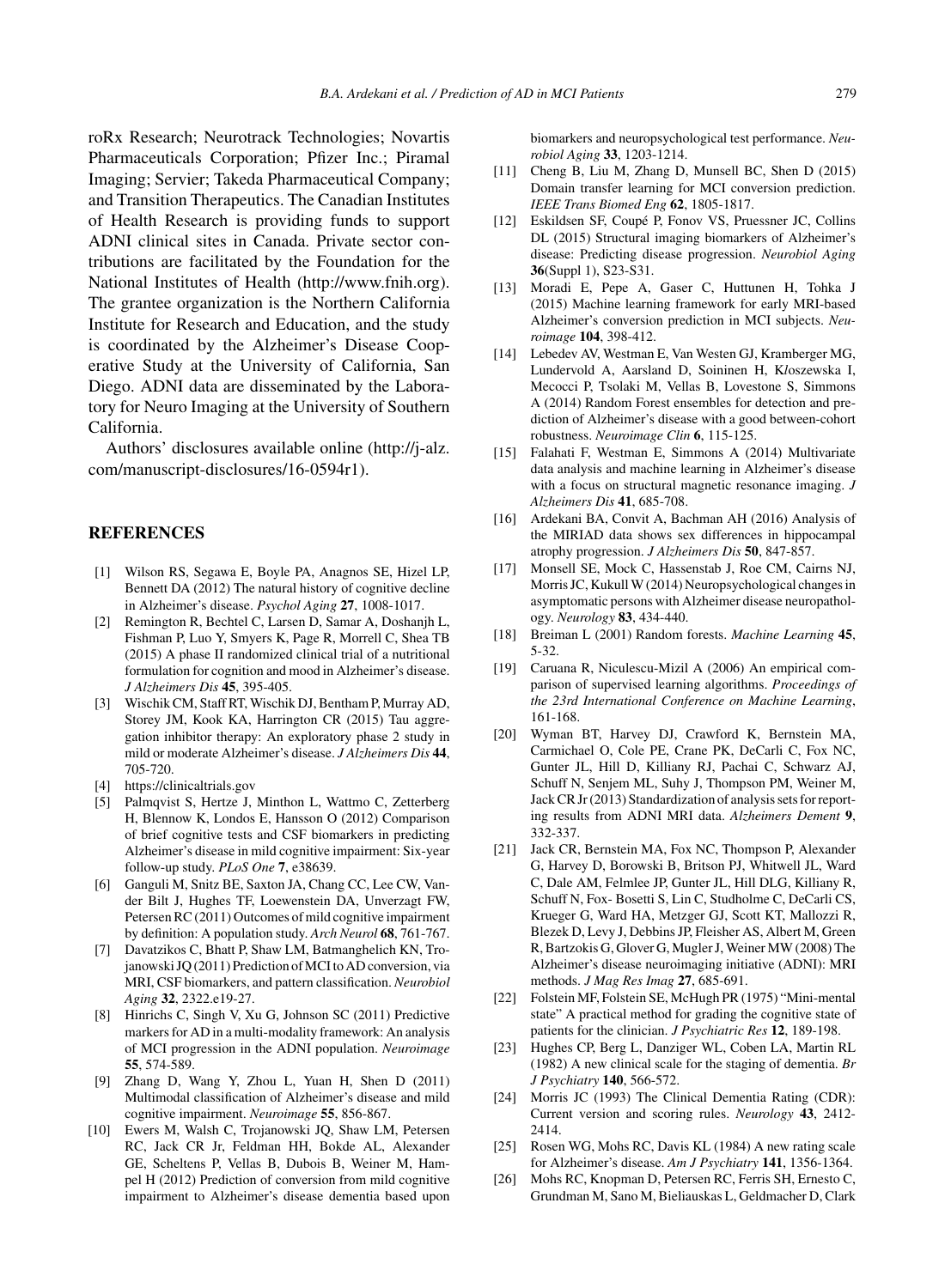C, Thal LJ (1997) Development of cognitive instruments for use in clinical trials of antidementia drugs: Additions to the Alzheimer's Disease Assessment Scale that broaden its scope. The Alzheimer's Disease Cooperative Study. *Alzheimer Dis Assoc Disord* **11**, S13-S21.

- [27] Ardekani BA, Kershaw J, Braun M, Kanno I (1997) Automatic detection of the mid-sagittal plane in 3-D brain images. *IEEE Trans Med Imaging* **16**, 947-952.
- [28] Ardekani BA, Bachman AH (2009) Model-based automatic detection of the anterior and posterior commissures on MRI scans. *Neuroimage* **46**, 677-682.
- [29] Liaw A, Wiener M (2002) Classification and Regression by randomForest. *R News* **2**, 18-22.
- [30] Breiman L (1996) Out-of-bag estimation, [http://www.stat.](http://www.stat.berkeley.edu/$~$breiman/OOBestimation.pdf) berkeley.edu/∼[breiman/OOBestimation.pdf](http://www.stat.berkeley.edu/$~$breiman/OOBestimation.pdf)
- [31] Convit A, De Leon MJ, Tarshish C, De Santi S, Tsui W, Rusinek H, George A (1997) Specific hippocampal volume reductions in individuals at risk for Alzheimer's disease. *Neurobiol Aging* **18**, 131-138.
- [32] Jack CR, Petersen RC, Xu Y, O'Brien PC, Smith GE, Ivnik RJ, Tangalos EG, Kokmen E (1998) Rate of medial temporal lobe atrophy in typical aging and Alzheimer's disease. *Neurology* **51**, 993-999.
- [33] Kehoe EG, McNulty JP, Mullins PG, Bokde AL (2014) Advances in MRI biomarkers for the diagnosis of Alzheimer's disease. *Biomark Med* **8**, 1151-1169.
- [34] Prestia A, Caroli A, Wade SK, van der Flier WM, Ossenkoppele R, Van Berckel B, Barkhof F, Teunissen CE, Wall A, Carter SF, Schöll M, Choo IH, Nordberg A, Scheltens P, Frisoni GB (2015) Prediction of AD dementia by biomarkers following the NIA-AA and IWG diagnostic criteria in MCI patients from three European memory clinics. *Alzheimers Dement* **11**, 1191-1201.
- [35] Saunders AM, Strittmatter WJ, Schmechel D, George-Hyslop PH, Pericak-Vance MA, Joo SH, Rosi BL, Gusella JF, Crapper-MacLachlan DR, Alberts MJ, Hulette C, Crain B, Goldgaber D, Roses AD (1993) Association of apolipoprotein E allele  $\varepsilon$ 4 with late-onset familial and sporadic Alzheimer's disease. *Neurology* **43**, 1467-1472.
- [36] Altmann A, Tian L, Henderson VW, Greicius MD (2014) Sex modifies the APOE-related risk of developing Alzheimer disease. *Ann Neurol* **75**, 563-573.
- [37] Farrer LA, Cupples LA, Haines JL, Hyman B, Kukull WA, Mayeux R, Myers RH, Pericak-Vance MA, Risch N, van Duijn CM (1997) Effects of age, sex, and ethnicity on the association between apolipoprotein E genotype and Alzheimer disease. A meta-analysis. APOE and Alzheimer Disease Meta Analysis Consortium. *JAMA* **278**, 1349-1356.
- [38] Payami H, Zareparsi S, Montee KR, Sexton GJ, Kaye JA, Bird TD, Yu CE, Wijsman EM, Heston LL, Litt M, Schellenberg GD (1996) Gender difference in apolipoprotein E-associated risk for familial Alzheimer disease: A possible clue to the higher incidence of Alzheimer disease in women. *Am J Hum Genet* **58**, 803-811.
- [39] Ungar L, Altmann A, Greicius MD (2014) Apolipoprotein E, gender, and Alzheimer's disease: An overlooked, but potent and promising interaction. *Brain Imaging Behav* **8**, 262-273.
- [40] Fleisher A, Grundman M, Jack CR Jr, Petersen RC, Taylor C, Kim HT, Schiller DH, Bagwell V, Sencakova D, Weiner MF, DeCarli C, DeKosky ST, van Dyck CH, Thal LJ (2005) Sex, apolipoprotein E  $\varepsilon$ 4 status, and hippocampal volume in mild cognitive impairment. *Arch Neurol* **62**, 953-957.
- [41] Juottonen K, Lehtovirta M, Helisalmi S, Riekkinen PJ Sr, Soininen H (1998) Major decrease in the volume of the entorhinal cortex in patients with Alzheimer's disease carrying the apolipoprotein E  $\varepsilon$ 4 allele. *J Neurol Neurosurg Psychiatry* **65**, 322-327.
- [42] Hua X, Hibar DP, Lee S, Toga AW, Jack CR, Weiner MW, Thompson PM (2010) Sex and age differences in atrophic rates: An ADNI study with *n*=1368 MRI scans. *Neurobiol Aging* **31**, 1463-1480.
- [43] Skup M, Zhu H, Wang Y, Giovanello KS, Lin J, Shen D, Shi F, Gao W, Lin W, Fan Y, Zhang H (2011) Sex differences in grey matter atrophy patterns among AD and aMCI patients: Results from ADNI. *Neuroimage* **56**, 890-906.
- [44] Holland D, Desikan RS, Dale AM, McEvoy LK (2013) Higher rates of decline for women and apolipoprotein E -4 carriers. *AJNR Am J Neuroradiol* **34**, 2287-2293.
- [45] Lin KA, Choudhury KR, Rathakrishnan BG, Marks DM, Petrella JR, Doraiswamy PM (2015) Marked gender differences in progression of mild cognitive impairment over 8 years. *Alzheimers Dement Transl Res Clin Interv* **1**, 103-110.
- [46] Barnes J, Scahill RI, Schott JM, Frost C, Rossor MN, Fox NC (2005) Does Alzheimer's disease affect hippocampal asymmetry? Evidence from a cross-sectional and longitudinal volumetric MRI study. *Dement Geriatr Cogn Disord* **19**, 338-344.
- [47] Teipel SJ, Pruessner JC, Faltraco F, Born C, Rocha-Unold M, Evans A, Möller HJ, Hampel H (2006) Comprehensive dissection of the medial temporal lobe in AD: Measurement of hippocampus, amygdala, entorhinal, perirhinal and parahippocampal cortices using MRI. *J Neurol* **253**, 794- 800.
- [48] Apostolova LG, Dutton RA, Dinov ID, Hayashi KM, Toga AW, Cummings JL, Thompson PM (2006) Conversion of mild cognitive impairment to Alzheimer disease predicted by hippocampal atrophy maps. *Arch Neurol* **63**, 693-699.
- [49] Elahi S, Bachman AH, Lee SH, Sidtis JJ, Ardekani BA (2015) Corpus callosum atrophy rate in mild cognitive impairment and prodromal Alzheimer's disease. *J Alzheimers Dis* **45**, 921-931.
- [50] Bachman AH, Lee SH, Sidtis JJ, Ardekani BA (2014) Corpus callosum shape and size changes in early Alzheimer's disease: A longitudinal MRI study using the OASIS brain database. *J Alzheimers Dis* **39**, 71-78.
- [51] Ardekani BA, Bachman AH, Figarsky K, Sidtis JJ (2014) Corpus callosum shape changes in early Alzheimer's disease: An MRI study using the OASIS brain database. *Brain Struct Funct* **219**, 343-352.
- [52] Lee SH, Yu D, Bachman AH, Lim J, Ardekani BA (2014) Application of fused lasso logistic regression to the study of corpus callosum thickness in early Alzheimer's disease. *J Neurosci Methods* **15**, 78-84.
- [53] Dickerson BC, Goncharova I, Sullivan MP, Forchetti C, Wilson RS, Bennett DA, Beckett LA, deToledo-Morrell L (2001) MRI-derived entorhinal and hippocampal atrophy in incipient and very mild Alzheimer's disease. *Neurobiol Aging* **22**, 747-754.
- [54] Devanand DP, Pradhaban G, Liu X, Khandji A, De Santi S, Segal S, Rusinek H, Pelton GH, Honig LS, Mayeux R, Stern Y, Tabert MH, de Leon MJ (2007) Hippocampal and entorhinal atrophy in mild cognitive impairment: Prediction of Alzheimer disease. *Neurology* **68**, 828-836.
- [55] Juottonen K, Laakso MP, Insausti R, Lehtovirta M, Pitkanen ¨ A, Partanen K, Soininen H (1998) Volumes of the entorhinal